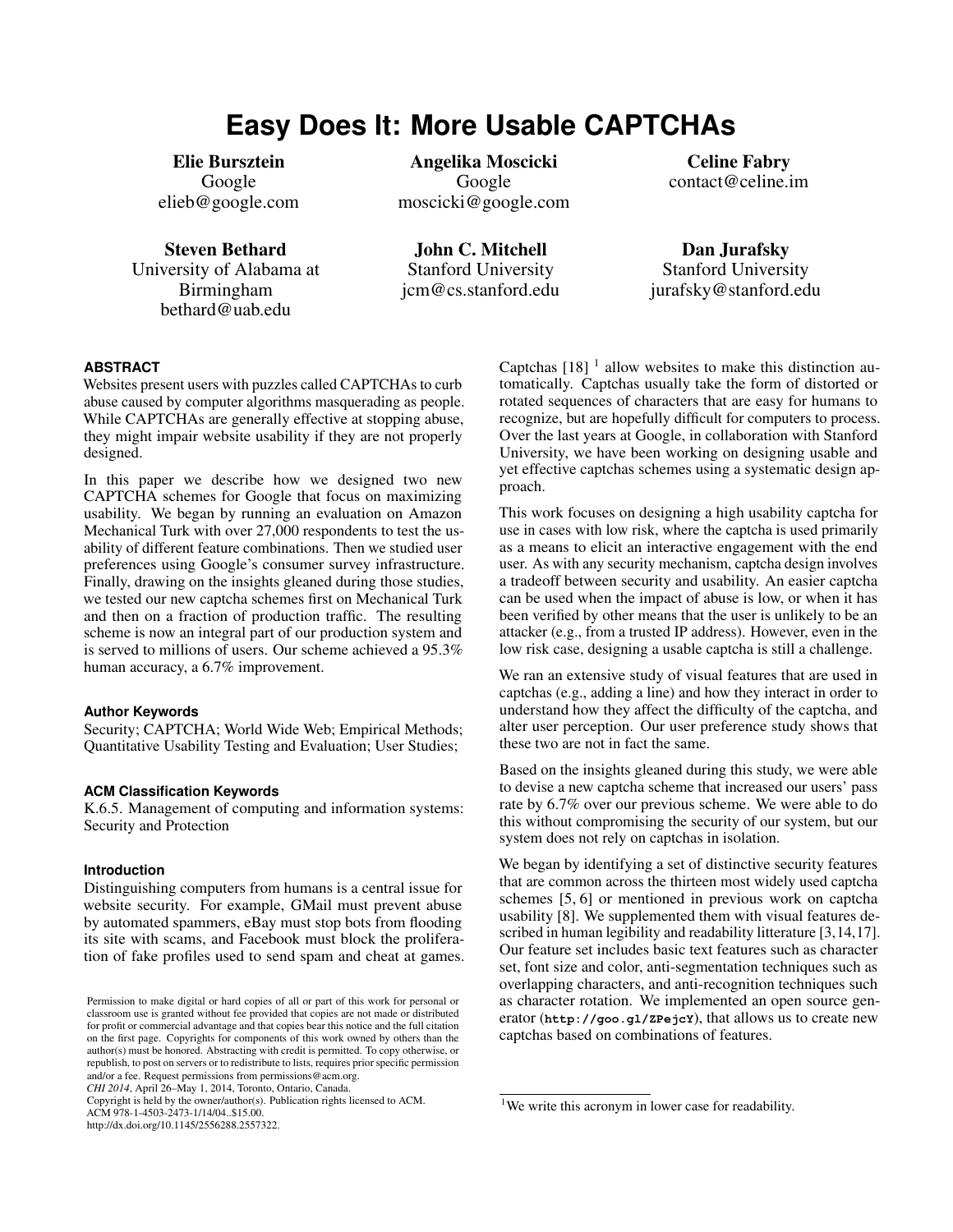We conducted our study by presenting our generated captchas to users and measuring how the different features influenced solving time and accuracy. We examined the effects of each feature in isolation and analyzed the interaction between features by varying multiple features at the same time.

To conduct this study on a scale large enough to obtain meaningful results, we built an application for Amazon's Mechanical Turk<sup>2</sup> (AMT) and used it to record human performance on nearly a million captchas. To our knowledge, this study is the first large scale systematic study of captcha features.

Our work confirms some of the findings of previous work [8] on a large scale and in real-world conditions, while also expanding the set of features tested. We also explored how computer hardware (namely screen resolution) impacts human accuracy and solving time. We find that screen resolution does not have a significant impact on captcha accuracy or solving time.

Besides studying features in isolation, our study is also the first to systematically analyze how feature combinations (in particular pairwise interactions) affect user accuracy and solving time. We uncovered an important limit to systematic design: predicting the effect of interactions between features is currently intractable. Our analysis reveals that this limitation stems from the fact that the effect on accuracy of many feature interactions, 20.7% of the pairwise interactions, requires a nonlinear function to be described and there is no clear pattern to which interactions are nonlinear. This means that we can't reliably predict the outcome of a specific feature combination using statistical analysis or machine learning.

This led us to use an iterative approach with human testing to reach our final design. We offer multiple examples of how unexpected interactions impact accuracy, demonstrating how important iterative HCI methods are to the field.

Finally, our study of user preferences about captcha schemes reveals that perceived captcha difficulty is not necessarily aligned with their real difficulty. For instance, when words are used, the meaning and frequency of the words greatly affects user perception of difficulty. Negative words and low frequency words are perceived as harder to complete, whereas positive or high frequency words are perceived to be easier.

The accuracy we observed on AMT (97%) turned out to be very close to the accuracy we observed in production (95.3%), confirming that AMT is an effective way to approximate real world results. On the other hand, deploying our scheme on real world traffic allowed us to discover very subtle usability issues due to feature interactions that are only observable on extremely large sample size. This led us to conclude that AMT is a great tool for rapid iteration but it needs to be supplemented with large scale A/B testing on real traffic to polish captcha design.

The remainder of the paper is organized as follows: first we present our AMT experimental setup, then we report accuracy and solving time for each feature in isolation. Next we analyze feature combinations, and show why predicting feature

interaction outcomes is currently intractable. Then we report the result of our user preferences study, and discuss how user perception of difficulty differs from the measured accuracy and solving time. Finally we discuss how we used what we learned to design Google's new captcha schemes, and conclude by discussing the lessons learned throughout this study and how they generalize beyond captchas.

# **BACKGROUND AND RELATED WORK**

The most similar previous work [8] mainly focused on testing a specific set of security features in a laboratory setting on a small population (76 participants). The authors studied the impact of a subset of the features studied in this paper, but they did not examine character collapsing, which is the most common security feature used today [6], or any aesthetic features. They also did not consider the interactions between features. In [2], the authors studied the usability of a specific captcha scheme called ScatterType, where parts of the characters are erased and the fragments are separated. They examined in a lab setting how different fonts affect solving accuracy. They also studied easily confusable characters such as 'c' and 'e' impact usability. In [4] the authors look at the usability issues in presenting audio captchas to humans and in [22] the authors study the effect of page aesthetics and feedback when running captcha tasks.

In [25], the authors discuss the usability of image-based captchas but didn't perform a user study. In [13] the authors study how to balance security and usability for video-based captchas. More recently, [23] revisited this topic and extended it to all sort of moving captchas. In [7], human performance on captchas was considered for both humans and computers but only for single-character recognition.

# **CAPTCHA FEATURES STUDY**

The main goal of this study was to understand how each feature used in captchas affects user accuracy and solving time, both in isolation and in combination. First we established a baseline by measuring how well users solve captchas where the fonts, colors, etc. were all set to common web browser defaults. Then we measured how users responded to changes in individual features in isolation. Finally, we measured user response to variation in pairs of features. This set of experiments was run on AMT.

Users. We recruited participants for our study from Amazon's Mechanical Turk (AMT) [12], an online marketplace providing workers who solve Human Intelligence Tasks (HITs). We chose AMT primarily because it gave us access to a large number of participants, suitable for the scale of our study. AMT has also been used successfully for user studies in related fields [12, 19]. In all of our experimental settings, we presented AMT workers (colloquially,"Turkers") with a survey of basic demographic information like age, language, and education. Turkers were paid \$.30 to solve a series of 20 captchas, one at a time, before answering the survey.

Turkers typed in their guesses for each captcha and we recorded their responses and solving time. 27,422 Turkers participated in the study according to Amazon's count.

<sup>2</sup> **http://www.mturk.com**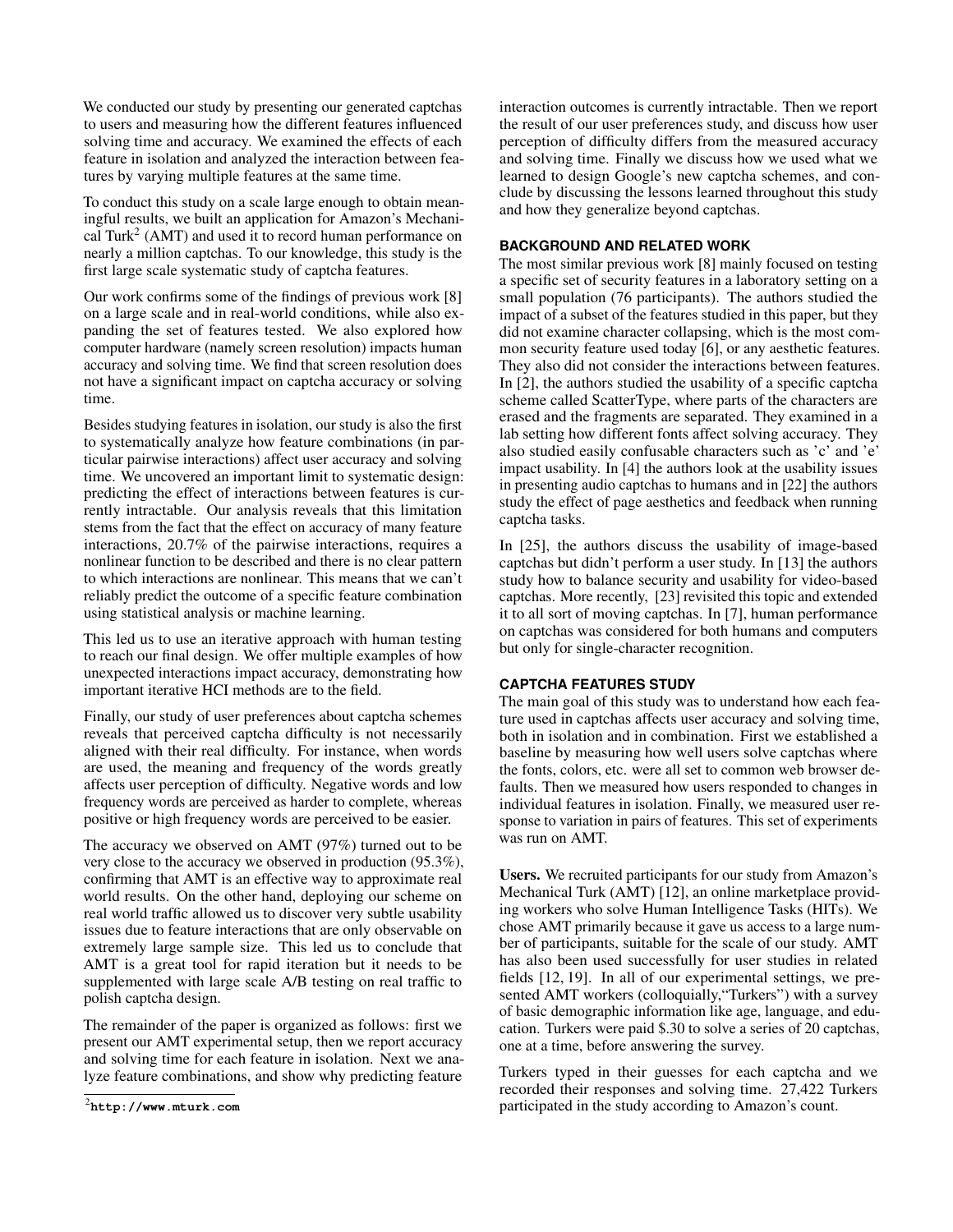

Figure 1. The non-impact of screen resolution on captcha solving accuracy.

As in previous studies using AMT [5, 19], most of our participants were between ages 18 and 35 (51%), though participants as old as 78 were reported. Many of our participants (35%) were also between the ages of 26-35, and the remaining participants were older than 36. Tamil was the most common native language of our participants (49%), with English a distant second (18%). There was a wide variety of other native languages reported. In order from most prevalent to least prevalent we observed: Malayalam, Hindi/Urdu, Telugu, Kannada, Marathi, Gujarati, and Bengali. About 7% of our participants reported native languages other than these. Finally, for most of our participants (58%) the maximum education level was a bachelors degree, though there were a moderate number of participants with only a high school education (20%), and a moderate number of participants with a masters degree (19%). Overall, these demographics are comparable to those observed in [5]. We do note that our Turker group is slightly younger and more Indian centric than in [19].

The non-impact of hardware. We were concerned by the impact of screen resolution, as captcha solving is a visual task. To understand whether screen resolution introduced a bias, we ran an experiment with Turkers solving our baseline captchas with length from 1 to 30 characters  $(1,000)$  samples for each length; 30,000 captchas total). We captured screen resolution programmatically using JavaScript.

We found that screen resolution did not impact the accuracy or the solving time of our participants. Figure 1 shows that the accuracy is similar for resolutions both greater than and less than 1024 by 768 pixels.

## **Captcha features**

We identified a set of features based on the thirteen most widely used captcha schemes mentioned in [5] and from previous work [11] done in a small lab experiment. We divided our features into three categories:

1. *visual features* unrelated to security but relevant to usability such as text size and font color.

| 3tr2bb<br><b>Blurring</b>  | tx3soh<br><b>Text color</b>      | 016722<br>Font      | frbxth<br><b>Background color</b> |
|----------------------------|----------------------------------|---------------------|-----------------------------------|
| 02deh<br><b>Collapsing</b> | $\circ$ a $\circ$<br>$\sim$<br>v | azx <sup>t1</sup> a | $0$ zł $99$ N                     |
|                            | <b>Tilting</b>                   | <b>Waving</b>       | <b>Distortion</b>                 |
| <del>0izjw6</del>          | ūl8 <del>mgx</del>               | jsf8be              |                                   |
| line                       | line angle                       | line shape          | nb line                           |
| 5h3k                       | ne3nra                           | <del>uabqno</del>   |                                   |
| line coverage              | line position                    | line size           |                                   |

Figure 2. Main set of captcha security features produced by our captcha generator.

- 2. *anti-segmentation features* used to prevent programs from automatically separating the captcha into individual letters such as adding a line, collapsing characters.
- 3. *anti-recognition features* used to impede recognition of individual letters such as character rotation.

Visual features. The *visual* features are familiar parameters that can be relevant to usability but that are generally unimportant for automated captcha solvers.

- *• Character sets*: lowercase letters (*a-z*), uppercase letters (*A-Z*), digits (*0-9*), lowercase letters and digits (*a-z0-9*), uppercase letters and digits (*A-Z0-9*), letters (*a-zA-Z*), letters and digits (*a-z0-9*), non-confusable letters and digits (*a-z0- 9, except for 0, o, 1, l, i, 9 and g*), non-confusable letters (*a-z, except for o, l, i, g*), words (*a-z, but must be a valid English word*) and pseudo-words (*a-z, but derived from a character bigram model trained on English words*). Note that unlike the other character sets, for words and pseudowords characters are not generated uniformly - there is a bias towards English-like character distributions.
- *• Character counts*: between *4* and *15*. This matches the range of lengths observed for captchas in the wild.
- *• Font sizes*: between *6px* and *36px*, in 2px increments.
- *• Font families*: *Arial*, *Verdana, Times*, *Aescrawl*, *After-Shock*, *Atlandsketchesbbreg*, *BleedingCowboys*, *CardiffRegular*, *CrashcourseBBreg*, *DoktorTerror*, *Erthqake*, *Future-Sallow*, *Grandesignneueserif*, *GreaseBalls*, *Imitation*, *Incubus*, *Jag*, *JaggaPoint*, *Jellykaestryahandwriting*, *Justusoldstyle*, *Phandv2*, *Slammertag*, *SlicedIron*, *Under*, *White-LineFever3D100*.
- *• Foreground colors*: *black, white, gray, pink, red, orange, yellow, green, cyan, blue, purple*. The foreground color was used both for the font and for the defenses (e.g. lines, random noise) – using different colors would make the captcha insecure as the non-text color could be easily stripped away.
- *• Background colors*: the same as foreground colors.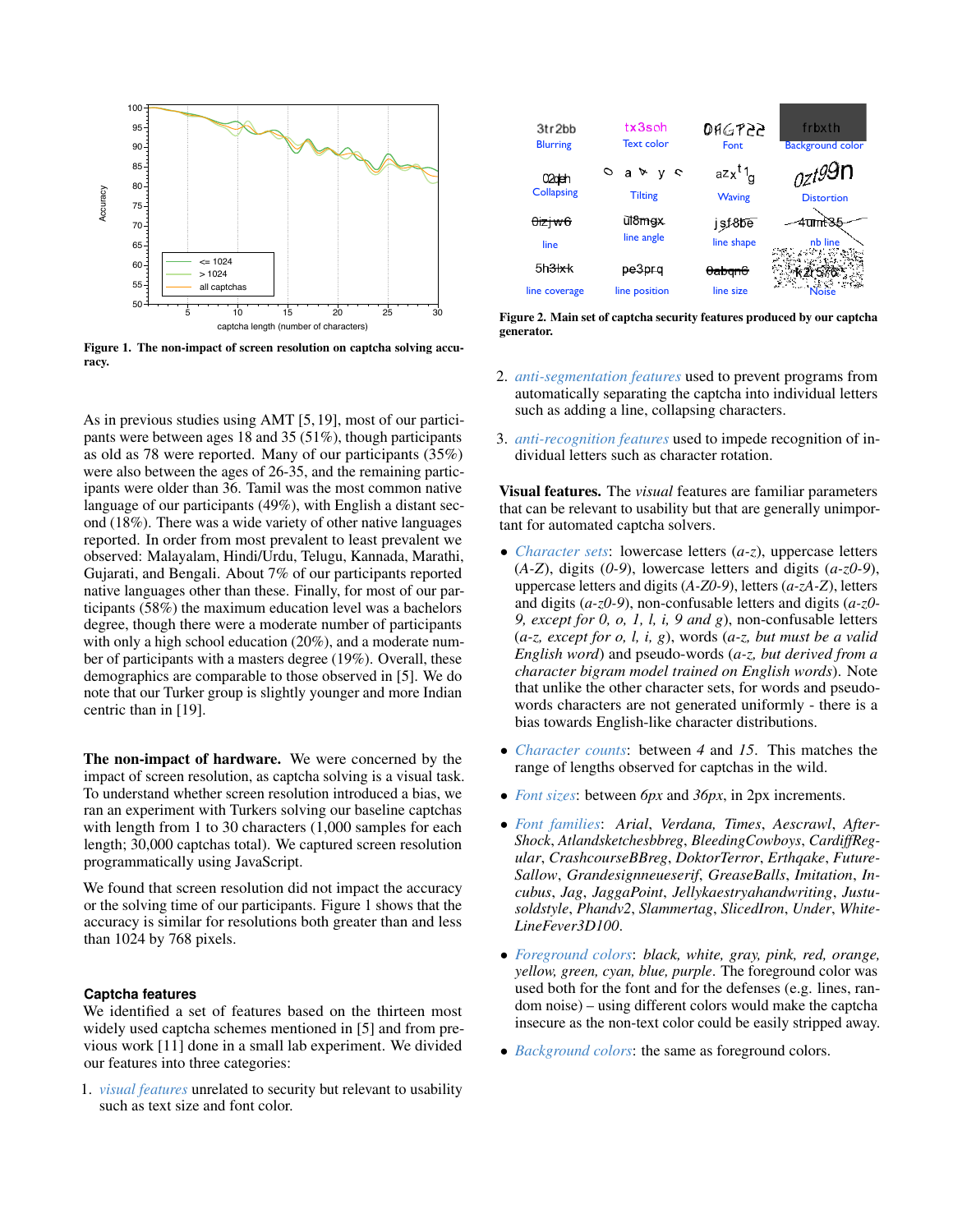Anti-segmentation features. Some captcha features are specifically designed to make it more difficult for machines to automatically determine where characters begin and end. Preventing segmentation is central for captcha security. It has been shown in [24] that most of the captcha security comes from the inability of machines to segment captchas into individual characters. We refer to such features as *antisegmentation* features, and consider the following variants:

- *• Character overlaps*: gaps of *-15px* to *+5px* between successive characters.
- *• Random dot sizes*: between *2px* and *10px*.
- *• Random dot counts*: between *500* and *12,000* dots per captcha, in 500 dot increments.
- *• Line types*: *straight* or *wavy*. Wavy lines are generated by randomly picking adjacent points.
- *• Line counts*: between *1* and *10* lines.
- *• Line widths*: between *1px* and *10px*.
- *• Line positions*: lines start to the left of the first character, allowing the vertical position of the start to range from 10% below the first character to *10%* above, at 10% intervals. Similarly, lines end to the right of the last character, again allowing the vertical position of the endpoint to range from 10% below to 10% above.
- *• Similar foreground/background colors*: the background color is selected by moving from the foreground color in small steps in each possible direction in RGB space.

Anti-recognition features. Some features are designed to make it more difficult for attackers to recognize individual characters after segmentation. We refer to such features as *anti-recognition* features and consider the following variants:

- *• Rotated character counts*: between *1* and *6* characters are rotated
- *• Rotated character degrees*: between *10* and *350* degrees, at 10 degree increments. All characters are rotated the same amount.
- *• Vertical shifting sizes*: between *5px* and *60px* at 5px increments. How much the character is shifted within the defined range is selected at random.
- *• Character size variations*: differences from the previous character size between *2px* and *20px*, in 2px increments.
- *• Character distortions*: based on attractor points, the basic idea is to pick two random points on the image to create a distortion field. Random perturbations to the field are added to make sure the deformation is not predictable and then the field is used to stretch and translate pixels based on their position in the field.

#### **Experimental setup**

We ran several rounds of experiments, summarized in Table 1. We began by establishing a baseline, intended to characterize the least obtrusive captcha that looks as much like regular browser text as possible. The baseline captcha consisted of 6 lowercase letters and digits in 20 pixel (15 point) black Arial font on a white background, with no anti-segmentation or anti-recognition techniques. We had 1,000 different captchas annotated so that we could measure accuracy with 0.1% precision.

Next we considered the effects of individual features in isolation. We enumerated 496 possible variations of our feature set. For example, a variation might be a captcha containing one line. Another variation might be a captcha containing 3 lines, or 7 lines, etc., all with the same character set, length, font, and colors as the baseline. We had 200 captchas annotated for each variation in order to achieve 0.5% precision in our results. The order in which the captchas were presented was randomized in order to avoid a prediction bias.

Then we tested variations of two to four features simultaneously. This is intended to capture the observation in [5] that captchas in the wild rarely exhibit more than one or two antisegmentation features and one or two anti-recognition features. There were too many possible feature combinations to test the space exhaustively, so we took a random sample of 110,950 combinations out of 115,315,858 possible combinations.

Finally, we used our insights to settle on a single captcha design, and ran a last round of tests to validate the quality of our design before testing on production traffic. A subsequent section is dedicated to this experiment and our production deployment results.

#### **Individual feature analysis**

We evaluated participant performance on captchas in two ways: solving accuracy and solving time. For solving accuracy, we compared the answers given by participants to the text from which we generated the captcha, ignoring differences in case or spacing. Solving time was measured using JavaScript by recording the time between when participants were presented with a captcha and when they submitted their response.

We filtered out our experiment results by removing responses that were done too slowly or too quickly using 3 standard deviations, and ones that took less than 4 seconds (19.8% of all responses). Measuring times on AMT can result in high variance because many Turkers do other things on their computer at the same time even if we explicitly ask them to work as fast as possible. Still, by averaging over large numbers of participants, we can get an idea of which captchas take more or less time.

We claim that Turkers' behavior closely reflects real user attention patterns while surfing, for example, from home in front of the TV, which makes Turkers a more accurate subject pool than students or manually recruited subject for Internet behavior related studies. This claim is supported by the fact, as reported later in the paper, that the accuracy results obtained with AMT match very closely the results we got on real world traffic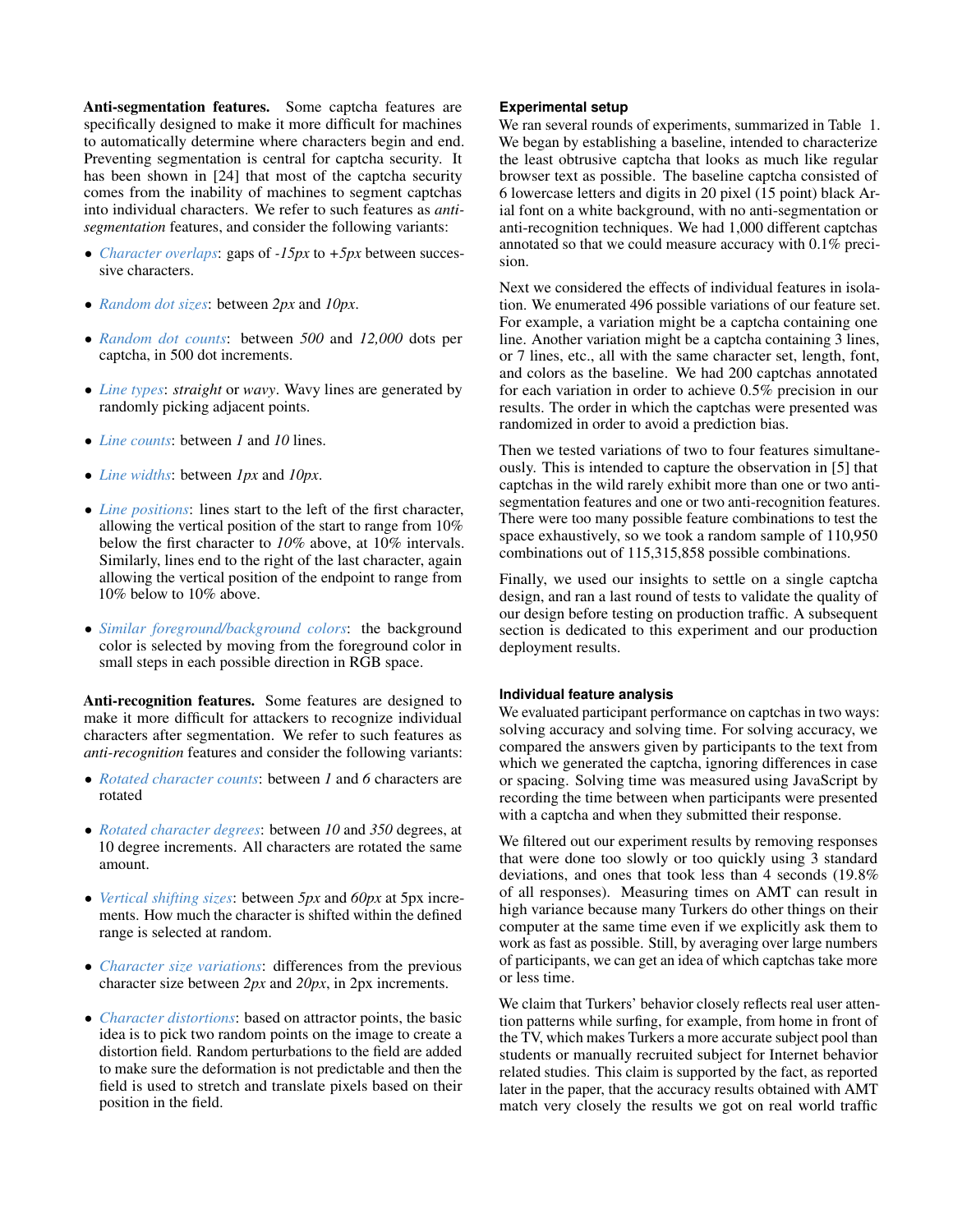| Round | Task                      | N possible | N sampled | N tests per sample | Total tests |
|-------|---------------------------|------------|-----------|--------------------|-------------|
|       | Preliminary Experiment    | 30         | 30        | 1000               | 30000       |
|       | Baseline ("Control")      |            |           | 1000               | 1000        |
|       | Features in isolation     | 496        | 496       | 200                | 99200       |
|       | Feature interactions      | 115315858  | 110950    | $5-10$             | 804750      |
|       | new scheme design testing |            |           | 2000               | 16000       |
|       | Total                     |            |           |                    | 950.550     |

| Table 1. Overview of the experimentation rounds. |  |  |  |  |  |
|--------------------------------------------------|--|--|--|--|--|
|--------------------------------------------------|--|--|--|--|--|

when we deployed our new capcha schemes and analyzed the results of tens of millions of captchas solved.

Character sets. Table 2 shows how participants performed on different character sets. Pseudo-words, words, and simple character sets like all digits, all lowercase letters and all uppercase letters were the easiest, with accuracies of *97%* or higher. Mixing letters, digits or uppercase and lowercase letters dropped accuracy down into the 80s, except in the case where we explicitly removed the easily confused letters.

Timing for the most part mirrored these trends, with words being the fastest, solved on average in only 4.3 seconds. While these results suggest that words and pseudo-words are the best choice, as we will discuss in the user preference study, word meaning and frequency greatly affect user perception and therefore should be used with caution. We note that *a-z0-9* can be used with minimal loss of speed or accuracy, as long as the confusable letters like *l, 1, o and O* are removed. However, as discussed in [6], using a larger key space does not increase captcha security, hence there is not a good reason to use a complex character set.

Number of characters We found that there is a slight decline in accuracy as more characters are presented. There is about a *1.5%* absolute drop for each additional character, and a moderate increase in time, about *1.0s* for each additional character. Thus, captcha designers can for the most part freely adjust the length of the captchas to achieve the desired level of security without harming the accuracy of their users, though there will be an additional time requirement.

Character Overlap Figure 3 shows that non-negative gap widths, including gaps of 0px, where characters touch all other characters, resulted in similar accuracies to the baseline *90-95%* range. Any amount of negative gap width however, caused dramatic drops in accuracy.

| Charset                   | Time $(s)$ | StdDev(s) | Accuracy |
|---------------------------|------------|-----------|----------|
| pseudo-word               | 5.0        | 2.2.      | 99%      |
| $a-z$                     | 6.6        | 2.8       | 97%      |
| $0 - 9$                   | 6.1        | 2.5       | 98%      |
| $a-z0-9$ (non-confusable) | 6.6        | 2.6       | 97%      |
| word                      | 4.3        | 1.9       | 98%      |
| $a-z$ $0-9$               | 7.6        | 3.1       | 93%      |
| $a$ -z $A$ -Z             | 8.2        | 3.6       | 88%      |
| $a$ -zA-Z0-9              | 8.3        | 3.4       | 82%      |

Table 2. Accuracy and solving time for various character sets



Figure 3. Accuracy and solving time vs. character overlap.

These results suggest that there is a hard limit to how much overlap between characters can be used to prevent captcha segmentation by automated solvers and still retain a tolerable user accuracy.

Font Size Participants performed similarly across different font sizes, with an accuracy standard deviation of only *1.7%*, and a time standard deviation of only *1.2s*. Thus, captcha designers can freely select whatever font size best fits their security design, without worrying about human performance issues.

Font Family Performance varied widely across fonts, with participants being most accurate on Arial and Verdana fonts, *97%* and *94%* respectively. There area some extreme differences between the other fonts – from an accuracy of *89%* on Grandesign Neue Serif to *1%* on Jellyka Estrya's Handwriting. This makes the choice of font family difficult without user testing.

Foreground and Background Color Like font size, varying the foreground and background colors generally had only a minimal effect, with an accuracy mean of *91.5%* and standard deviation of *3.5%*. Timing had a mean of *8.2s* and a standard deviation of *1.0s*. The two noticeably worse combinations were yellow-on-white (*84%* accuracy and *8.5s*) and white-onyellow (79% accuracy and 9.8s). So colors may be tuned for the most part as desired, except for a few bad combinations.

Random Dots Participant performance was no worse than baseline with up to 2,000 random 1 pixel dots. However, for every additional 1,000 dots after that, accuracy declined about *6%* and solving time increased by *0.7s*. Thus, the random dot noise can be tuned a bit, but after more than 2,000 dots, human performance will suffer.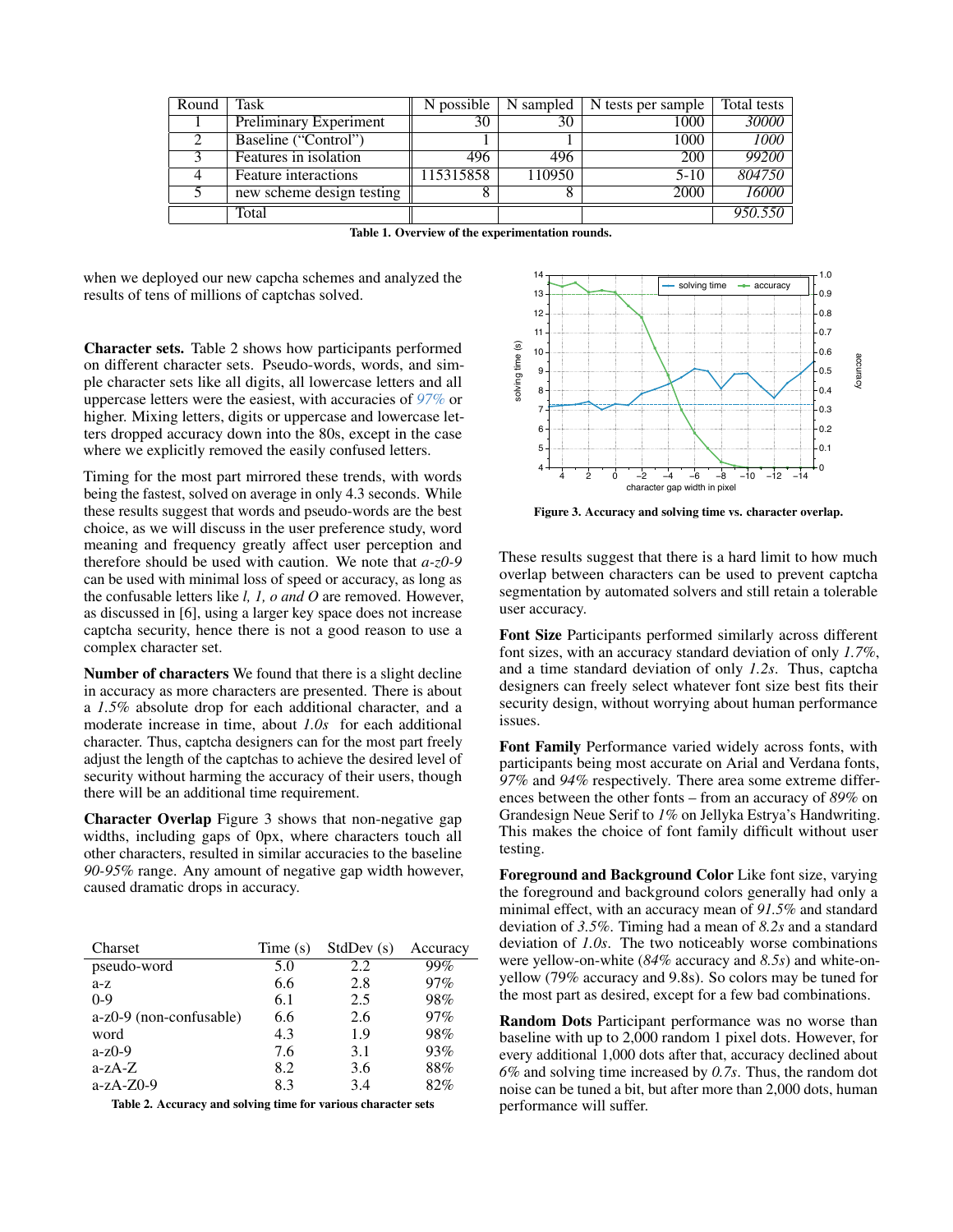

Figure 4. Accuracy and solving time vs. line size



Figure 5. Accuracy and solving time vs. rotation angle

Lines We found that with up to three straight 1 pixel lines, participant performance was similar to that of no lines. Every additional straight line cost about 6.0% in accuracy and 0.5s in time. We also found that 1 or 2 pixel wide lines did not impair human performance, but thicker lines quickly hurt in both accuracy and time. See Figure 4. Wavy lines always impaired performance (figure not shown). These results suggest that a small number (1-3) of thin (1-2px) straight lines in any orientation can be added to captchas without noticeably impairing human performance.

Rotated Characters Angles of rotation within approximately 30 degrees of vertical had minimal effect on accuracy and solving time, as shown in Figure 5. The worst accuracies and slowest responses occurred with fully inverted characters (180 degrees). These results suggest that humans can tolerate small character rotations with minimal impact on performance. However, a larger rotation can have a much more dramatic impact on human accuracy.

Vertically Shifted Characters Shifting characters up and down in the captcha generally had only a small effect, and then only after shifts of 50 pixels or more. It is unclear how effective such shifting is as a security measure, but at least doing so has only a minimal effect on the readability of the captcha.

Character Size Variation Similar to vertically shifting characters, varying the size of characters generally did not impair



Figure 6. Scatter plot representing the type of interaction of pair-wise features (2d) accuracy. X and Y axis are features.

our participants unless there was more than a 12 pixel difference in character size.Thus, character size variation is a reasonably safe feature to tune.

#### **Feature Interactions**

It turns out that many features are not wholly independent, thus it is also important to understand how features interact. One of our hopes was that we might be able to build a model to predict the accuracy and solving time of a captcha scheme given its features. However, in our experiments with various machine learning algorithms (e.g. SVM with various type of kernels) we were never able to beat the baseline.

Puzzled by how ineffective machine learning algorithms were on our dataset we shifted our goal to characterize the complexity of interactions between features. We used a function-fitting approach [16] that to find the simplest known function that explains a data distribution. For each pairwise interaction, we used the least squares method [20] and tested multiple functions: *additive, convolutive, exponential, logarithmic, square root, and polynomial (orders* 2 *to n)*. We kept the simplest one that had an overall error .001 or less. This is consistent with the Occam's razor principle that the best explanation is the simplest one.

We plotted the results of this procedure to show the types of functions needed to explain the resulting accuracy (Figure 6) for the various pairwise interactions. On this scatter plot the *blue circles* represent interactions that need a linear function to be explained. The *red triangles* represent the interactions that require a higher-order function to be explained. Typically this was the exponential function or a high order polynomial function. White space represents feature interactions that are meaningless as they create impossible to solve captchas, for example, black text on black background. Similar results were obtained for solving time. Figure 6 highlights two essential properties of our dataset that explain why it is so difficult to apply machine learning algorithms on it. First, higher order functions are needed to explain at least 20% of the feature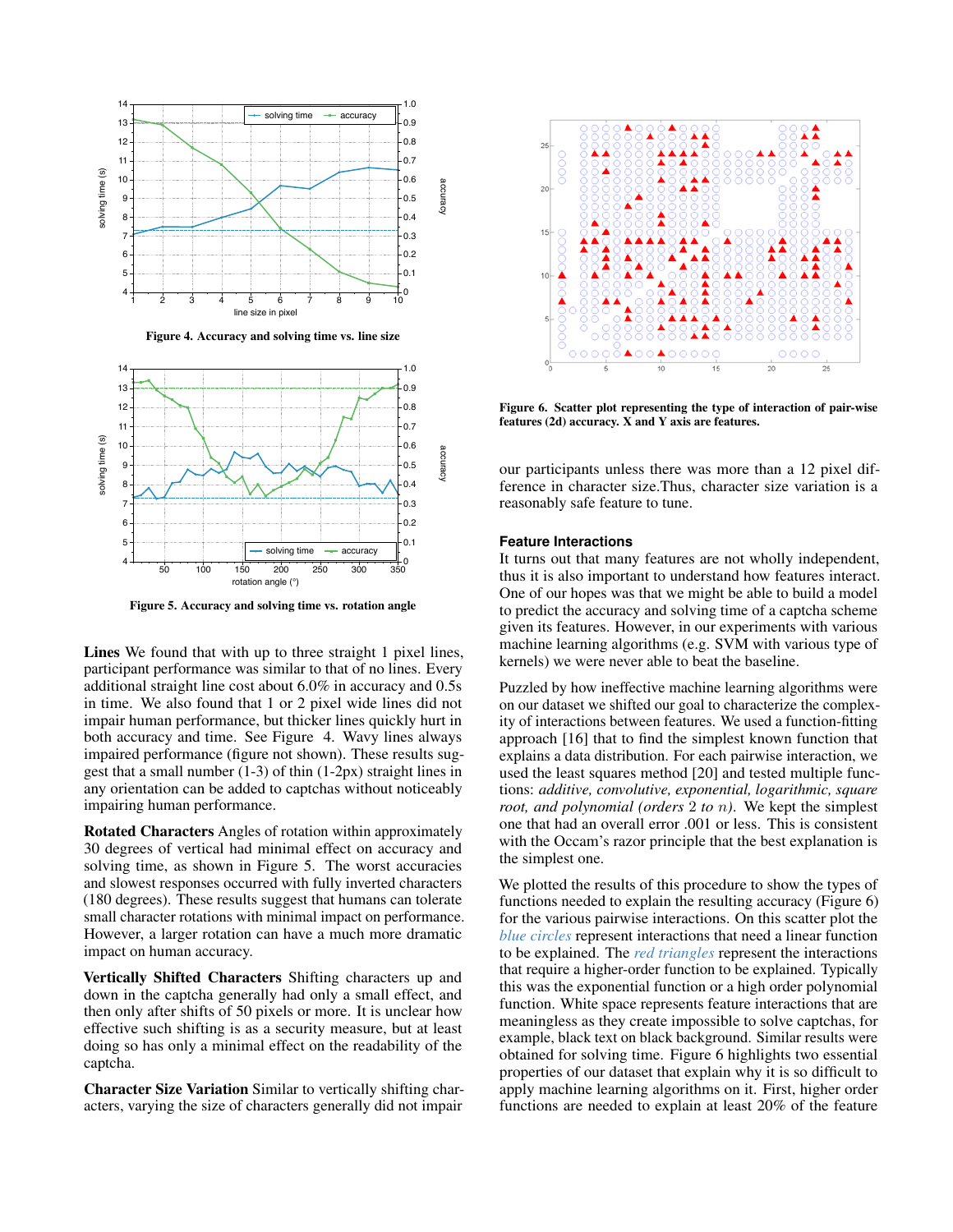



Figure 8. Security feature preferences

Figure 7. Word preferences

interactions (112/582 interactions for accuracy, 122/582 for solving time). Secondly, there is no discernible pattern that can be used to partition the set into features that require higher order functions and those that only need a linear function. As a result, building a predictive model that can explain this dataset accurately requires an extremely high order kernel function, which makes this problem intractable in practice. Remember here that we only analyzed pairwise interactions and that higher order interactions will require even larger higher order functions to be explained.

While there is still the possibility that deep belief networks or higher order machine learning algorithms might one day be able to predict the result of feature interaction, for now we are bound to rely on user testing and iterative design to validate captcha schemes.

#### **USER PREFERENCES**

We ran two Google consumer surveys [10] to understand how user perceived difficulty is related to solving time and accuracy. In each survey, we asked 5,000 respondents in the United States to answer three preference questions. We note that the Google consumer survey infrastructure ensures that the respondent population is representative of the US population [15]. The survey results are publicly available at **http://goo.gl/rkp4bZ**, **http://goo.gl/uYLaIj**.

Each question consisted of a handpicked set of captchas. In the first survey we show side by side 3 captchas where each captcha exhibits a distinct anti-segmentation feature: moderate noise, a single wavy line, and moderate character collapsing. The second survey consisted of 6 captchas with different character sets. Respondents were asked which captcha out of the group they thought was the *fastest*, which one was *easiest*, and which one they *preferred to solve*. The order in which the captchas were presented was randomized in order to avoid positional sampling artifacts.

We found that word connotations play an important role in user perception. We chose the word *pretty* as an example of a high frequency positive word, and *cutest* as a low frequency positive word. Google search returned approximately 1.1 billion results for *pretty* and about 36 million results for *cutest*. We chose *guilty* as a high frequency negative word, and *abject* as a low frequency negative word. These words had 150 million and 4 million Google search results, respectively. Figure 7 shows a clear preference for positive words over negative words. It also suggests that low frequency words negatively impact user perception. The unconscious bias introduced by words led us to reject using words in our captcha schemes, since this bias makes it impossible to generate hundreds of millions of captchas with consistent user sentiment.

The lowercase meaningless string of letters is significantly ranked last in all three metrics considered, whereas strings of digits is users' second most preferred captcha, and second in terms of easiness, even though the result are not statistically significant when compared to positive words. We therefore chose to use digits as our character set.

The second survey reveals that users' preferences among-anti segmentation techniques, summarized in figure 8, align with their relative security strengths. According to [6], character collapsing is more secure than lines, which is in turn more secure than noise. That is, users happen to prefer more secure techniques. A possible explanation for this alignment is that users are more exposed to stronger security techniques used by prominent captcha schemes and are therefore more familiar with them.

These surveys show that accuracy and solving time are not good predictors of user preference. For example, our AMT results report in table 2 indicate that English words are solved the quickest and most accurately, whereas users perceive digits to be both faster and easier than words with negative connotations. Similarly, random lowercase strings have the same performance characteristics as random strings of digits, but users perceive digits to be faster, easier, and more likable.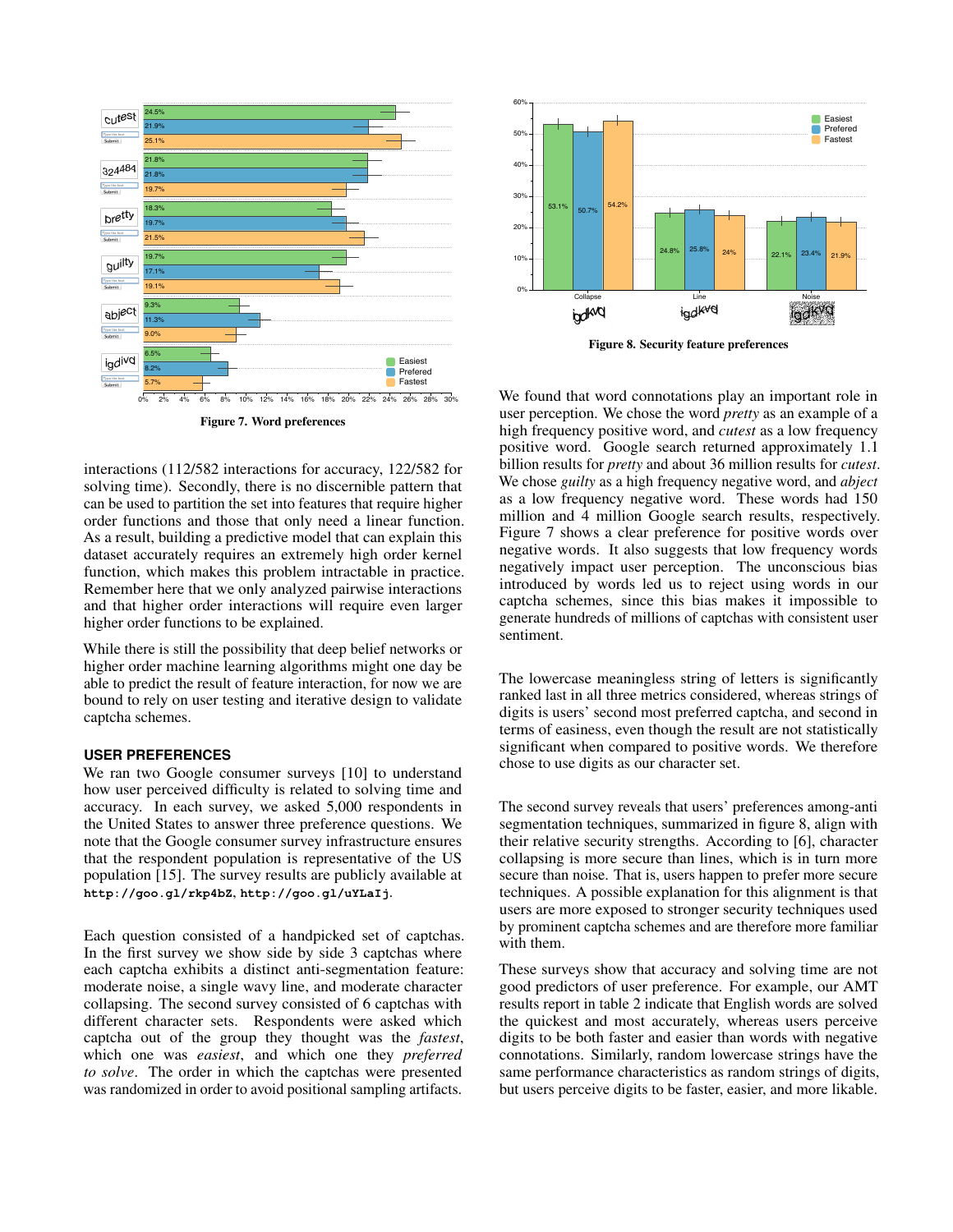# **PUTTING IT ALL TOGETHER: HOW WE DESIGNED OUR NEW CAPTCHA SCHEME**

In this section we relate how we designed and deployed new, highly usable captcha schemes for Google using the knowledge gathered during our experiments and the guidelines for creating secure captchas devised in [6]. Overall our newly deployed captcha improved user accuracy by 6.7% (95.4% up to 88.5%). We also recount how the complexity of feature interaction caught us off guard several times and how we eventually overcame it.

Recall that our designs are for captchas for use in low risk situations, e.g., where they are combined with a comprehensive anti-abuse system. Therefore, we make design tradeoffs that aim to improve the user experience, and include only as many security features as are possible while still maintaining a very high accuracy rate.

# **Design choices**

We decided to design two different schemes rather than just one; a main one, and a backup one in case the main one is broken.

For the main scheme we chose to retain as many visual features as possible from our current captcha in order to give users a sense of continuity. We kept the captcha size, the text color (black) and the background color (white).

We used a different font though, for reasons recounted in the next subsection. We also simplified the character set by moving from lowercase letters to digits. This decision was motivated by the data in [6] which shows that a complicated character set does not increase security, since machine learning algorithms are equally good on all common character sets. On the other hand, as discussed above, humans are more accurate on simpler character sets. While humans are also very good with words, we chose to avoid them due to the sensitivity of user perception to word meaning as discussed in the user preference section.

Anti-segmentation techniques. Line and character overlap are the two recommended, but imperfect, techniques to make captchas resistant to automated attacks [6]. Following the insights provided by the user preference study, we decided to use character overlap for the main scheme and combine it with a line for the backup scheme. This strategy also fits well with our wish to maintain continuity with our previous captcha scheme which also used character collapsing.

Extra security features. To thwart state-of-the-art attacks against overlap and line-based defenses [1, 6], we added the following extra security features to our captcha schemes:

- *•* Length randomization: We randomize the length of the captcha between 6 and 8 to prevent the attacker from knowing how many segments are present [6]. As discussed earlier, longer captchas have little impact on actual difficulty.
- *•* Text-size randomization: Similarly we randomize the character size to prevent the attacker from guessing how many characters there are in the captcha by looking at its width [6].

| response MD WOG 81140 4398524 |           |                  |         |        |
|-------------------------------|-----------|------------------|---------|--------|
|                               | confusing | <b>OFZO BRAB</b> |         | 844882 |
| Original                      | Mturk v1  | Mturk v2         | 1% test | New    |
| 88.6%                         | 89.2%     | 97%              | 94.3%   | 95.4%  |
|                               | 82.6%     | 92.2%            |         | 93.2%  |

Figure 9. Comparison between our previous captcha, the AMT experiments we conducted (v1 and v2) and our new scheme  $(1\%$  test and current one). The accuracy is reported at the bottom of the figure. As shown in the v1 column, when the collapsing and waving features are combined with the digit-charset the 1 and 7 are easily confused.

- **Tilting**: We also randomly tilt each character up to 20 degrees to provide a third layer of defense against length guessing attacks.
- **Waving:** Finally we use sinusoidal based waving to prevent the attack where the segmentation is inferred by looking at various shape invariants (such as the S pattern) as explained in [1].

While none of these features guarantee that our captcha scheme is secure against highly sophisticated attacks [9], they ensure that our captcha is not trivially breakable and that it fulfills its role of keeping unsophisticated attackers at bay.

# **Early Experiments**

As digit character set measured accuracy is 98% (table 2), we were expecting close to that number for our main scheme. Based on our experiments, we were also anticipating the backup captcha to be around 5% less accurate than the main one because of the line addition.

Similar to the previous experiment, we used AMT to quickly test our new designs before running a field trial on a small fraction of our production traffic. We asked Turkers to solve 2,000 captchas of our two new schemes. As reported in Figure 9, accuracy results did not live up to our expectations.

After reviewing Turkers' answers, it became clear that the poor performance was due to the unexpected interaction between digits, overlap and waving: in many cases it was impossible to tell apart 7 and the 1 as shown in Figure 9. To address this issue, we decided to use a font that had an extra bar on the 7. We ended up testing using the sans-serif open fonts *tenorsans* that included a bar on the 7. We achieved an accuracy pretty close to what we expected from our earlier experiments: 97% accuracy for the main scheme and 92.7% for the backup one. This anecdotally supports the conclusion of our feature interaction analysis: feature interactions are nonlinear and therefore can lead to unpredictable effects. We confirmed that our performance issue was due to the confusion between 1 and 7 by re-testing with another font that didn't have a bar on the 7 and ended up with results that were even worse than our baseline font (Arial): 86.2% accuracy.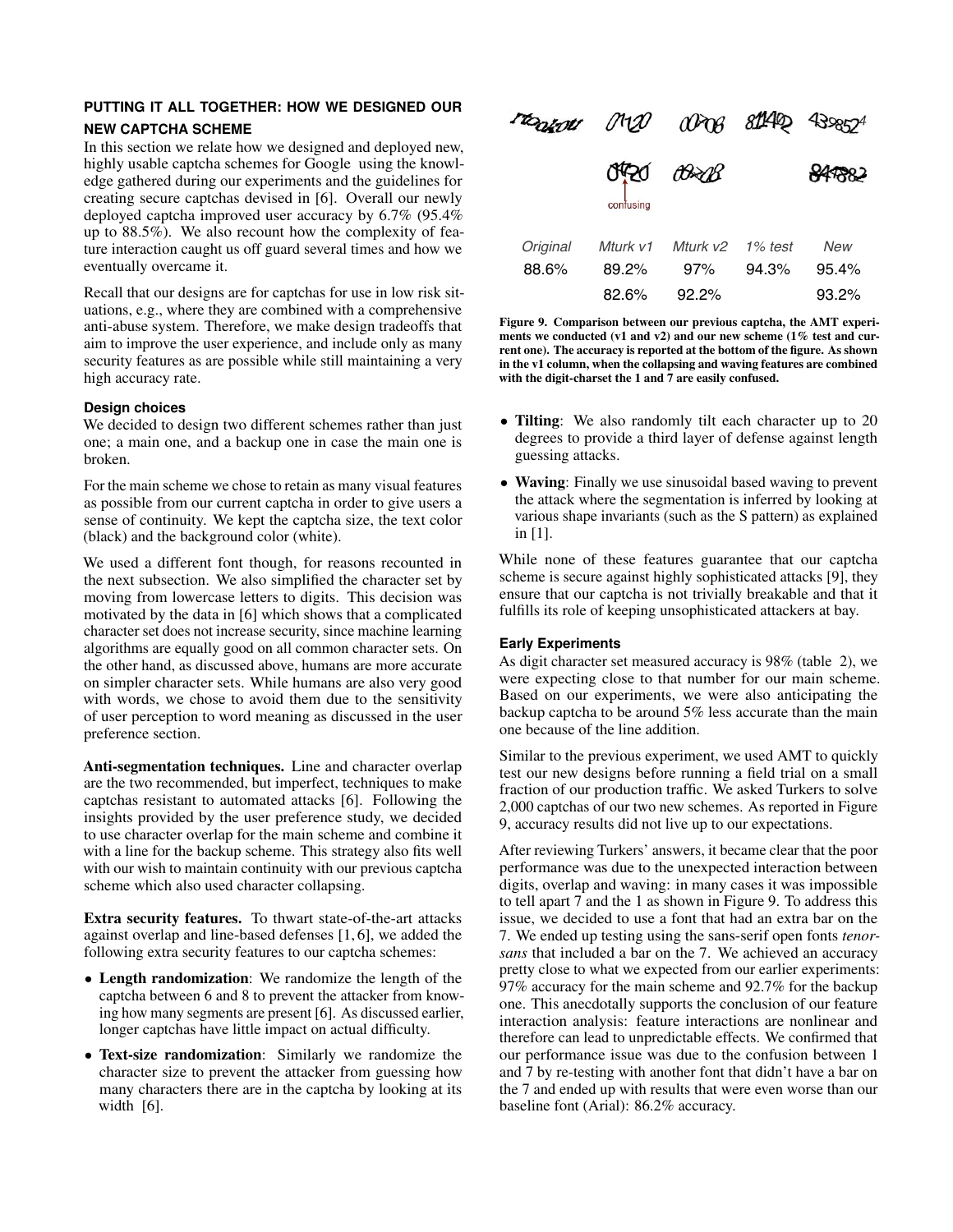# **Real world results**

We decided to deploy the main scheme on a small fraction of production traffic in a series of field trials on a particular Google web page. We note that Google's captcha is used in many other places than the page we consider in this paper. Each trial consisted of approximately 100,000 captchas. We chose to use a version of the *Oxygen-Mono* font that we modified by adding bars on the 7 and 0 glyphs to avoid the confusion identified in the earlier AMT experiment. We excluded empty responses from the results reported in this section, and responses that contained the word 'captcha' (we noticed an interesting phenomenon where users type in what the image semantically is).

As reported in figure 9, we were able to achieve a 94.3% accuracy rate with our main scheme. This is slightly lower than the AMT experiment, but within a reasonable margin of error. To our knowledge, this is the first large scale empirical verification where results obtained via AMT are reproducible in real world conditions. Analysis of the errors that users made revealed another unintended interaction of combining features that was not detected in our AMT screening: users infrequently confused 0 with 8 due to the distortion combination. To further improve accuracy, we removed 1, 7, and 0 from our character set and repeated the experiment. We improved the accuracy to 95.3%. We believe that the confusion between 0 and 8 did not appear in the AMT screening due to its low prevalence - less than 1% of captchas - and therefore requires a very large sample to clearly stand out. Overall however, we found that AMT (or any other crowd computing service) is a very valuable tool to iterate quickly on captcha design and get it mostly right before experimenting on production traffic. Finally, we also field tested the backup variant that includes a varying width curve drawn across the digits. We found that adding this line cost 2.2% accuracy.

Following these experiments, we fully deployed our main scheme on production traffic in early September 2013. Since then we have not observed a significant change in abusive activity. However, our anti-abuse defenses do not solely rely on captchas, so our results in this regard may not generalize to other companies. Overall we observed a consistent 95.3% accuracy rate over a sample of approximately 20 million captchas. This is a 6.7% improvement over an equivalent traffic sample taken immediately prior to the new scheme.

Our captcha infrastructure also has a feature for users to skip difficult captchas and get new ones. Since deployment, we observe that users request new captchas 55% less often. This, combined with the accuracy improvement, resulted in approximately 20% fewer incorrect captcha solutions submitted to the page.

# **LESSONS LEARNED**

Balancing security and usability. Captchas were originally intended to solve a security problem: automatic verification of humanity. As automatic text recognition software (OCR) improves, solving this problem with distorted text in isolation is becoming increasingly difficult, as well as burdensome for users. While captchas are still an effective security tool [21], we find that it is much more effective to use the captcha as a medium for engagement with the end user, and examine the interaction holistically. We believe that this is a positive development for usability, as shifting the security burden away from the captcha image itself makes it possible to use less aggressive distortions. Deploying the new captcha scheme did not result in decreased security at Google, but as mentioned earlier, captchas are just one component of Google's antiabuse system. It may be interesting future work to extend the analysis of captcha features by acquiring captcha breaking software and measuring the break rate for each feature along side the usability.

MTurk results generalize to real world. Some of the results in this work are applicable beyond designing new captcha schemes. In particular one of our key results is the first large scale empirical verification that results obtained via AMT are reproducible in real world conditions with the caveat that fine-tuning at very large scale is still necessary. Overall the accuracy of our new scheme is very close (1.4%) to what our MTurk experiments predicted. On the other hand, our MTurk evaluation failed to reveal infrequent confusion between 0 and 8, due to the relatively low prevalence of captchas where the confusion might occur  $(< 1\%)$ . Exposing such infrequent biases may be prohibitively expensive using paid services like AMT.

User perception of the task difficulty is affected by unrelated variables. Another lesson learned is that user perception of a task difficulty is significantly influenced by cues (e.g content) that is unrelated to the actual task difficulty. The difficulty of solving the captchas in figure 7 is technically identical - they are all the same length, same character set (except digits), distorted the same way. Yet, users preferred the top example over two and a half times more than the bottom one (21.9% vs.  $8.2\%$ ).

#### **CONCLUSION**

In this work we recount how we designed new captcha schemes for Google using a systematic design approach. We deployed it in production without adversely affecting security, and achieved a 95.3% accuracy, which is a 6.7% improvement over the previous captcha scheme.

To design these new schemes we first selected a comprehensive list of features used in captchas from prominent real world captcha schemes and previous work. We then produced captchas with different combinations of those features, and ran a usability study on Amazon's Mechanical Turk on nearly a million captchas. This allowed us to identify the limits of how much distortion users can process and maintain a tolerable accuracy. A key finding was that results obtained on AMT generalize well to the real world; the user accuracy measured on AMT is very close to our production result. Another key finding is the nonlinearity of interactions between features, which prevents using machine learning or statistical models to predict the accuracy of a given capcha scheme design. This finding emphasizes the importance of using an iterative approach to remove unexpected feature interactions that may hurt accuracy.